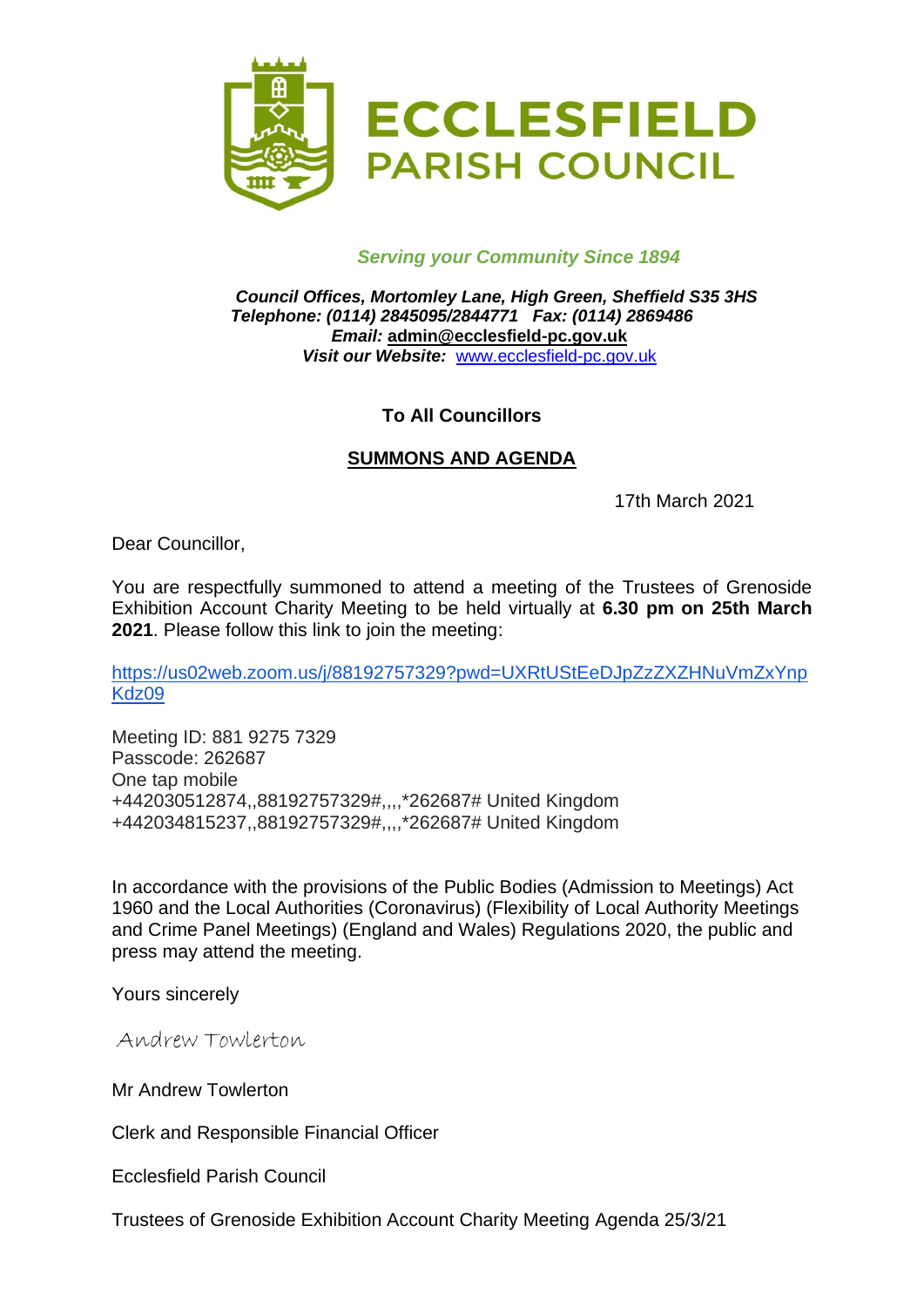# **Chairman's Announcement**

Prior to the commencement of the meeting, the Chairman will outline the procedure for this remote meeting to ensure that the meeting is effective and lawful including:

- Councillors must observe the Council's Code of Conduct during the meeting.
- Voting procedure.
- Public session and exclusion of the press and public procedures.
- Anyone wishing to record is asked to let the Chairman of the meeting know prior to the start of the meeting. The meeting is being recorded by the Council for the purposes of aiding minute taking.
- All Councillors present are required to state their name prior to the commencement of the meeting.

## **AGENDA**

### **2020/01. Apologies**

To note any apologies.

### **2020/02. Declarations of Interest**

To consider any requests for dispensation.

To note any declaration or interests not already declared under Ecclesfield Parish Council's Code of Conduct or members register of Disclosable Pecuniary Interests.

### **2020/03. Exclusion of Press and Public**

To consider the exclusion of the Press and Public in accordance with Public Bodies Admission to Meetings Act 1960 Section 1 (2) due to the confidential nature of the business to be transacted.

### **2020/04. Public Participation Session**

To receive questions from members of the public under the direction of the Chairman and in accordance with Ecclesfield Parish Council's Standing Orders. (standing order 3 states that the public participation session will be for no more than 15 minutes and a member of the public shall not speak for more than 3 minutes).

Members of the public should please note that the Trust reserves the right to respond in writing if any matter requires further research or consideration and that reports should be submitted in writing before the meeting so they can be dealt with under correspondence.